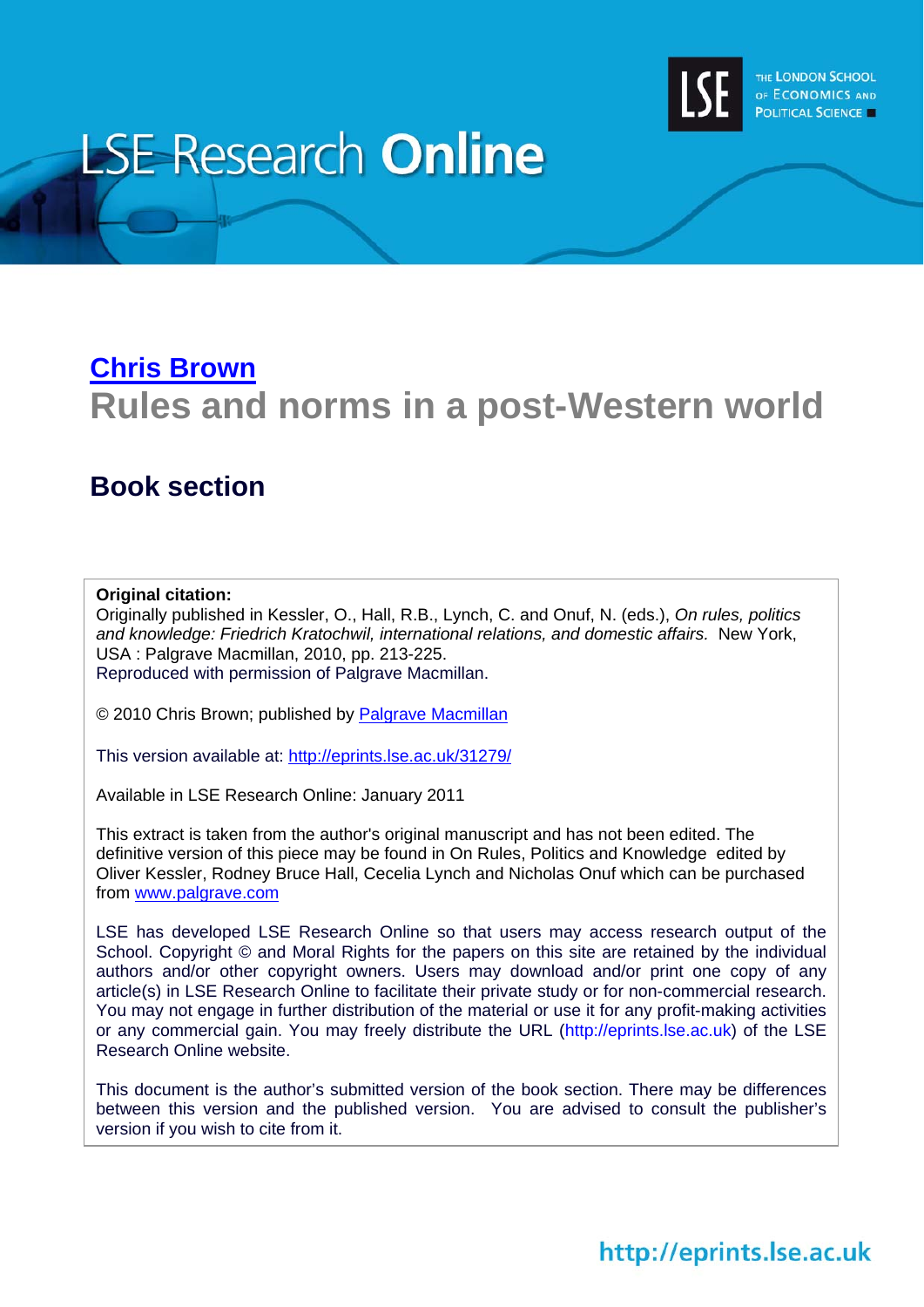### Rules and Norms in a Post‐Western World[1](#page-12-0)

Department of International Relations, Chris Brown, London School of Economics <u>c.j.brown@lse.ac.uk</u>

#### **Introduction**

Friedrich Kratochwil began to write about the normative foundations of international order at a time when a liberal world order was a stipulated ideal. The question of order was then typically framed in the context of international organization and understood in liberal institutionalist terms, but his concern then was with the 'the management of power' (1978:1), a concern he shared with realists rather more than with liberal institutionalists. This chapter picks up the issue of the management of power, and aims to examine the normative foundations for the world order that will emerge over the coming decades, and to do so in a way that honors Fritz's enduring belief that normative projects are always politically motivated and political developments always normatively inflected, and which equally honors his engagement with 'power politics' in the broadest sense of the term. Before proceeding to this task the underlying empirical assumptions upon which these speculations are based need to be made clear. There are two such assumptions; they can be stated briefly and are given here with only a very sketchy defense.

 First, following the argument of William Wohlforth and Stephen Brooks, it is assumed that American military primacy will remain a feature of the architecture of twenty‐first century international relations for the foreseeable future, that is at least until mid-century (Wohlforth, 1999: Brooks & Wohlforth, 2008). Primacy appears to be an objective to which the US political establishment is committed, and American military expenditures on hardware and R & D are such as to more or less guarantee the achievement of this objective, *pace* Chinese and Russian attempts to upgrade their forces. Severe economic hardship will affect all parties concerned, and, in any event, as Wohlforth and Brooks and Zbigniew Brzezinski argue, rivalries among the potential challengers to US power will be as salient a feature of the future world order as their putative opposition to the US (Brzezinski, 2004). The existence of nuclear weapons and minimum deterrence force‐postures muddies the picture somewhat, which is why the US pursues anti‐proliferation policies and may soon commit to the virtual elimination of nuclear weapons, but does not fundamentally change the fact that the US has force‐projection capacities that no other state can match. In short, and contrary to the argument of structural realists such as John Mearsheimer or Kenneth Waltz, there will be no re‐ emergence of traditional balance-of-power politics, because military power has always been central to such a balance (Mearsheimer, 1990; Waltz, 1993).

 However, second, beyond the realm of military force it is assumed that something that does look a little more like a traditional balance of power will indeed emerge. China and India may not be able to challenge the US in military terms, but their current levels of economic growth and increasing technological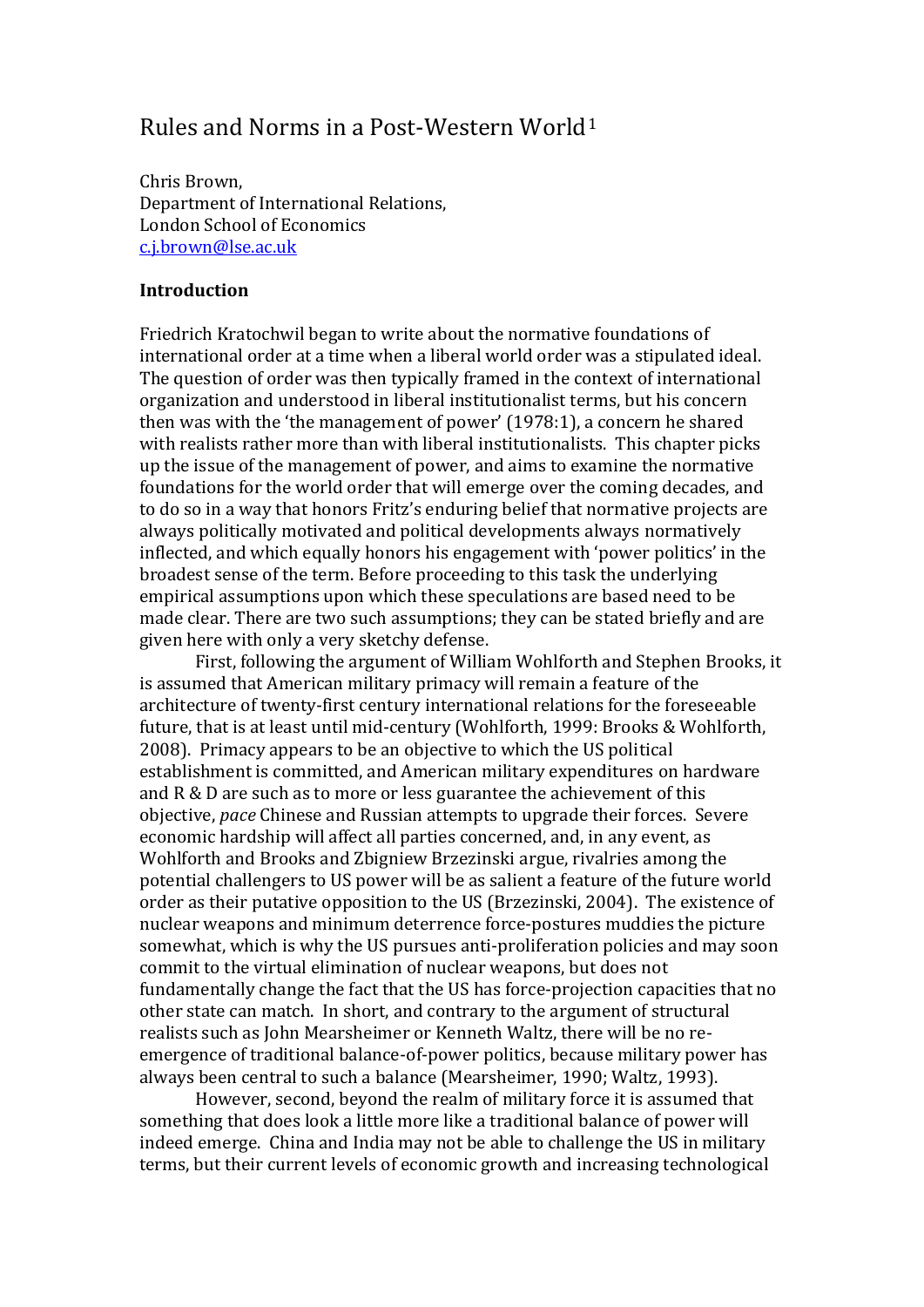sophistication – the former more apparent in China, the latter in India – means that they will increasing exert influence in other aspects of international relations, and these other aspects are, of course, of great, and perhaps increasing, significance. The November 2008 meeting of the G20 in New York to discuss the global economic crisis illustrates the point – clearly the voices of the emerging economies were heard there in a way they had never been heard before – and it is driven home by the role of China (and India) at the Copenhagen Summit on Climate Change in December 2009, which was decisive in the (rather unsatisfactory) end result of that conference . The other two BRIC countries – Brazil and Russia – have fewer guarantees of an influential future, but will still look to exert their influence in world politics when they can, as, of course, will the major West European powers and Japan.

 The question that will be discussed here can now be formulated a little more precisely; what kind of normative foundations will exist if the emerging architecture of world politics is going to be characterised by the dispersal of real power amongst a number of actors, some of whom will be non‐Western and some of whom will be authoritarian (Gat, 2007; Gat et al, 2009)? To anticipate the argument, the realist claim that this is, effectively, a non‐question since norms of international conduct are of little significance and the characteristic patterns of world politics are not culture‐specific will be examined; next, the constructivist rebuttal of this position which, especially in the version espoused by Friedrich Kratochwil, stresses the constitutive role of norms, and the importance of a deeper understanding of the political, legal and social context which underpin such norms will be set out; and then, at somewhat greater length, it will be asked whether Kratochwil's successful demolition of the realist position is, in fact, culture‐specific. To put the matter more succinctly, even if structural realism's account of the past and present international order is flawed, is it possible that this theory, or something similar, is actually the best guide we have for understanding how international politics will unfold in the 21<sup>st</sup> century? Ultimately the argument will be that it is not, but the issue is less clear cut than might be expected.

#### **The Anarchy Problematic**

For structural realists – perhaps for any realist – the question posed here is of little interest, for two reasons. First, all anarchical systems are subject to the same imperatives. It matters not whether the great powers are Britain, France and Germany or the US, China and India; what matters is that they conduct their relations with one another under conditions of anarchy. To quote someone who was not a structural realist, indeed perhaps was not a realist at all, or at least only occasionally, 'international politics is the realm of recurrence and repetition' with the same patterns reappearing in different eras (Wight, 1966:26). And, second, in any event norms count for very little in international relations. States do what they must, and normative statements are best seen as rhetorical flourishes, not actual constraints on actions and certainly should not be taken seriously by analysts. China and India might, or might not, employ different rhetorics from each other and from the western powers, but this matters very little, and certainly cannot be taken to indicate that the behaviour of these states will be in any meaningful way different from that of their European predecessors as great powers.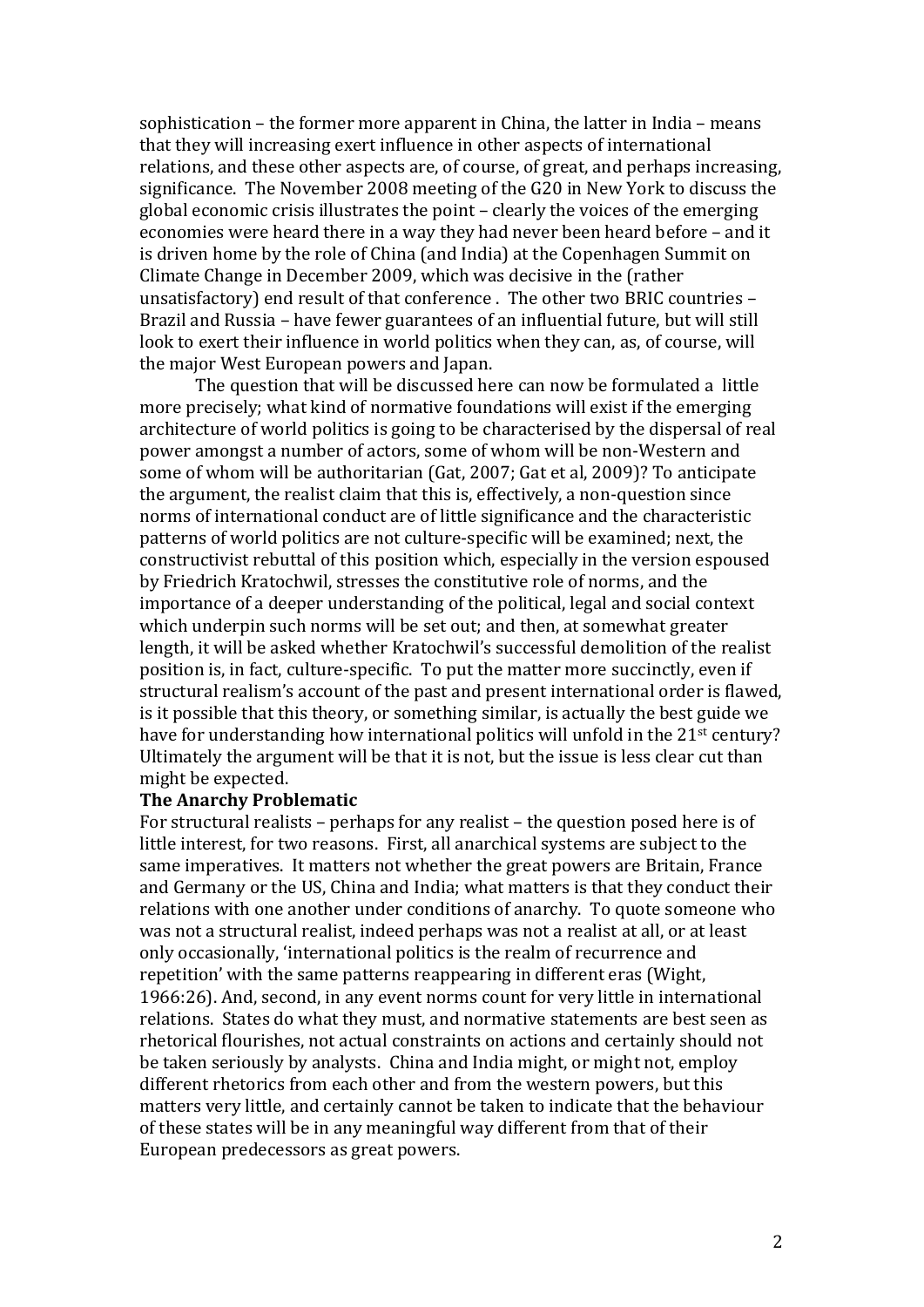The writer who most successfully brings together both of these arguments is Stephen Krasner (Krasner, 1995, 1999, 2001). In his *Sovereignty: Organised Hypocrisy* he begins by challenging the conventional notion that the nature of the European political order changed in a fundamental way during the course of the 'long' sixteenth century; instead he argues that medieval rulers behaved in much the same way as the dynasts of the so-called Westphalia System. In both cases rulers confronted by the imperatives created by a desire to survive and prosper in a self‐help system are obliged to behave similarly in response to similar structural pressures – although, possibly, medieval rulers had fewer resources at their disposal than their dynastic counterparts. In essence, states attempt to perform the same functions, even if they do so with different capabilities; this is true of any non-hierarchical system and medieval Europe was such a system.

 Krasner appreciates, of course, that in the medieval era people thought differently about politics than they did in early modern times, and that whereas early modern rulers asserted their sovereignty, medieval rulers generally acknowledged that they existed within a chain of obligations that precluded such an assertion – European Christendom was an hierarchy in the sense that Empire and Papacy claimed superiority over other secular rulers, and those rulers rarely directly challenged this claim, at least not until the late fifteenth, early sixteenth centuries. But from Krasner's point of view, this matters little; following James March and Johann Olsen, he distinguishes between the 'logic of expected consequences' and the 'logic of appropriateness' – there are things we do in response to ends‐means calculations, and there are things we do because we feel we ought to do them – and argues that in self-help systems, logics of consequence always trump logics of appropriateness (March & Olsen, 1989). Thus, in the Westphalia System the norm of non‐intervention is frequently invoked, but even more frequently violated – this, and other '[Principles] have been enduring yet violated'; hence this is a system of 'organised hypocrisy' (Krasner, 1999: 90).

 It should now be clear why, from a realist perspective, the question posed in this chapter is actually not worth posing, let alone trying to answer. The real international politics of our new century will be the same as those of the last and of every other era where there is no hierarchical, functionally‐differentiated system of 'global' government – the rhetoric employed by the players may be different, but the game is the same.

#### **The Constructivist Response**

The realist argument set out above has never gone unchallenged. In fact, many writers who would generally be considered realist have allowed for a much more important role for norms than Krasner would suggest, and present a more historically nuanced account of the emergence of the current international order than a simple (and essentially unexplained) shift from hierarchy to anarchy at some unspecified time in the past. Hans J Morgenthau certainly presents such a nuanced account, and in his discussion of morality and international relations is happy to use the term 'international society' to convey the idea that this has not been simply the realm of power envisaged by Krasner – indeed, Morgenthau used the term international society freely before the work of 'English School' figures such as Wight and Bull with which it is usually associated (Morgenthau, 1948; Bull, 1977; Wight, 1978). But the most sustained and elaborate critique of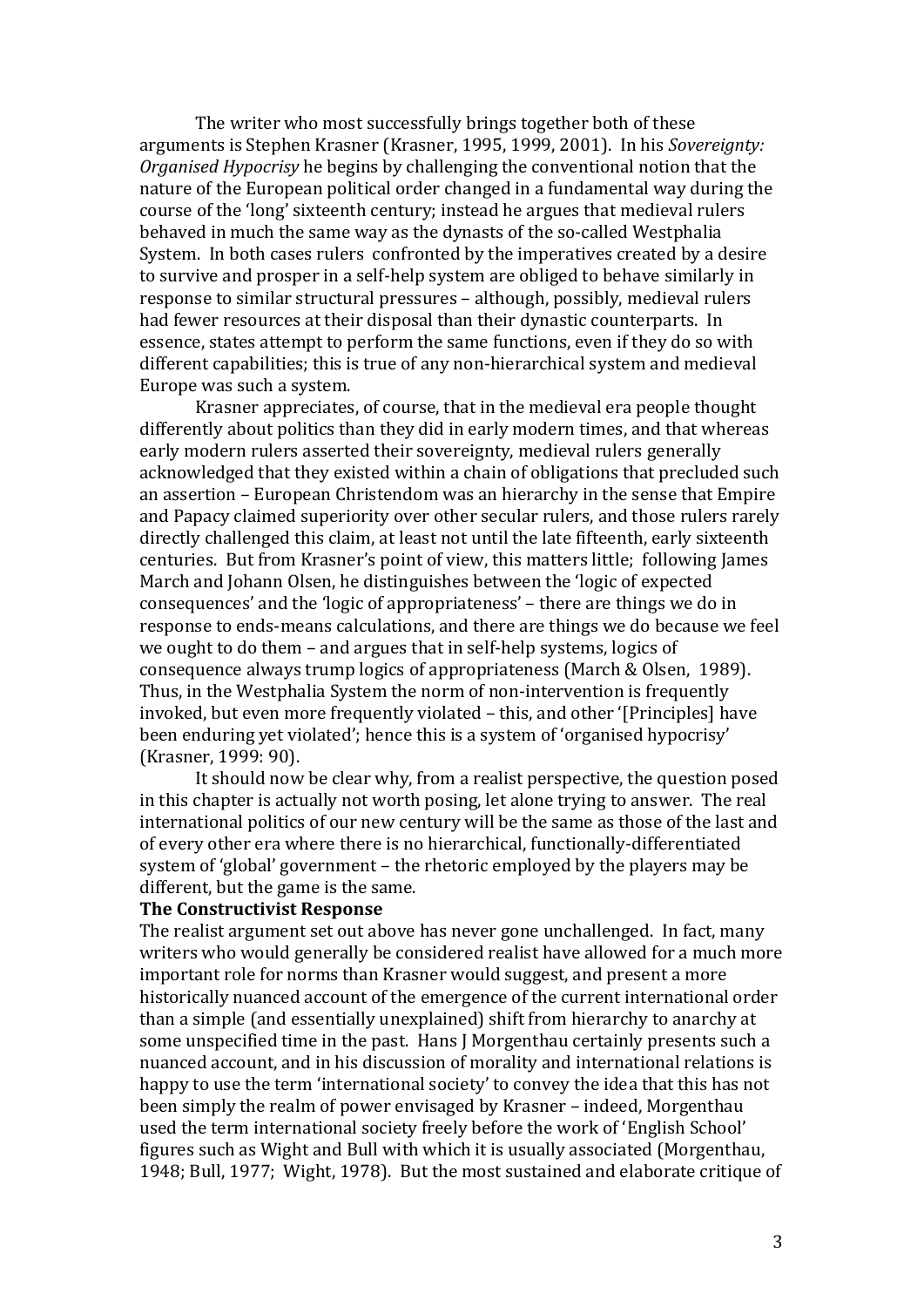structural realism has been launched by constructivist writers. They have effectively critiqued the idea that states can be treated simply as place-holders within a structure – identities and values matter; as J. G. Ruggie argues, it mattered that the USA and not the USSR was the dominant power immediately after the Second World War (Ruggie, 1998). Identities and interests cannot simply be seen as exogenously determined, nor can norms be dismissed simply as establishing standards of appropriate behaviour that can be ignored at will. Norms may shape conduct by making certain kinds of action possible, and others inconceivable.

 The constructivist theorist who offers the most ambitious and the most convincing account of this position, and assault on Krasner's, is Friedrich Kratochwil (Kratochwil, 1989a, 1993a, 1995a). Kratochwil demonstrates that Krasner fails to acknowledge the Wittgensteinian distinction between 'regulative' and 'constitutive' rules; those rules which actually constitute international society – such as the norm of non‐intervention – make certain kinds of action possible and other kinds conceptually impossible, and this is not a matter that can be verified by empirical observation, nor is it a question of the relative importance of appropriateness as opposed to consequences, but rather a consequence of the logic of the practice in question. Krasner's response, that '[the] international system …does not have constitutive rules if such rules are conceived of as making some kinds of action possible, and precluding others' confirms that he misses the point that the international system could not be a system in any meaningful sense without the existence of constitutive rules (Krasner, 1999: 229).

 Kratochwil wins this argument, but in his 'Sovereignty as "*Dominium*''' chapter he also presents an argument confronting Krasner's elision of the differences between medieval and 'Westphalian' rulers, and this argument, while apparently convincing, does raise some rather disturbing issues for the question which dominates this chapter (Kratochwil, 1995a). Kratochwil traces the reemergence of Roman notions of property that accompanied the recovery of the Roman republican legacy during the Renaissance. Medieval notions of property always involved obligations to those above and below one – thus in the classic 'feudal' system (never to be found in life in pure form), the local fief‐holder would have obligations to those who worked his land and to his superior, the latter in turn would have obligations to the King, the King to the Emperor, and the Emperor to God. What one could and could not do with one's 'property' was limited according to these obligations. The Roman notion of real property [*dominium*] was very different; the Roman property‐owner could do more‐or‐ less anything he (always a he in Rome) wished with it, so long as he did not infringe the rights of other property-holders to do whatever they wished with their property. Once such ideas gained currency, princes and kings were able to use them to make claims about their realms which could not have been expressed during a time when the older meaning of property held sway. The detail of this argument may be open to question, as Ben Holland argues in forthcoming *International Studies Quarterly* paper, but the general thrust is clear and difficult to dispute (Holland, forthcoming).

It was, literally, inconceivable that a medieval monarch could claim to be a sovereign in the way that e.g. Louis XIV could in the seventeenth century. The norm of non‐intervention flows from this new claim that rulers are able to make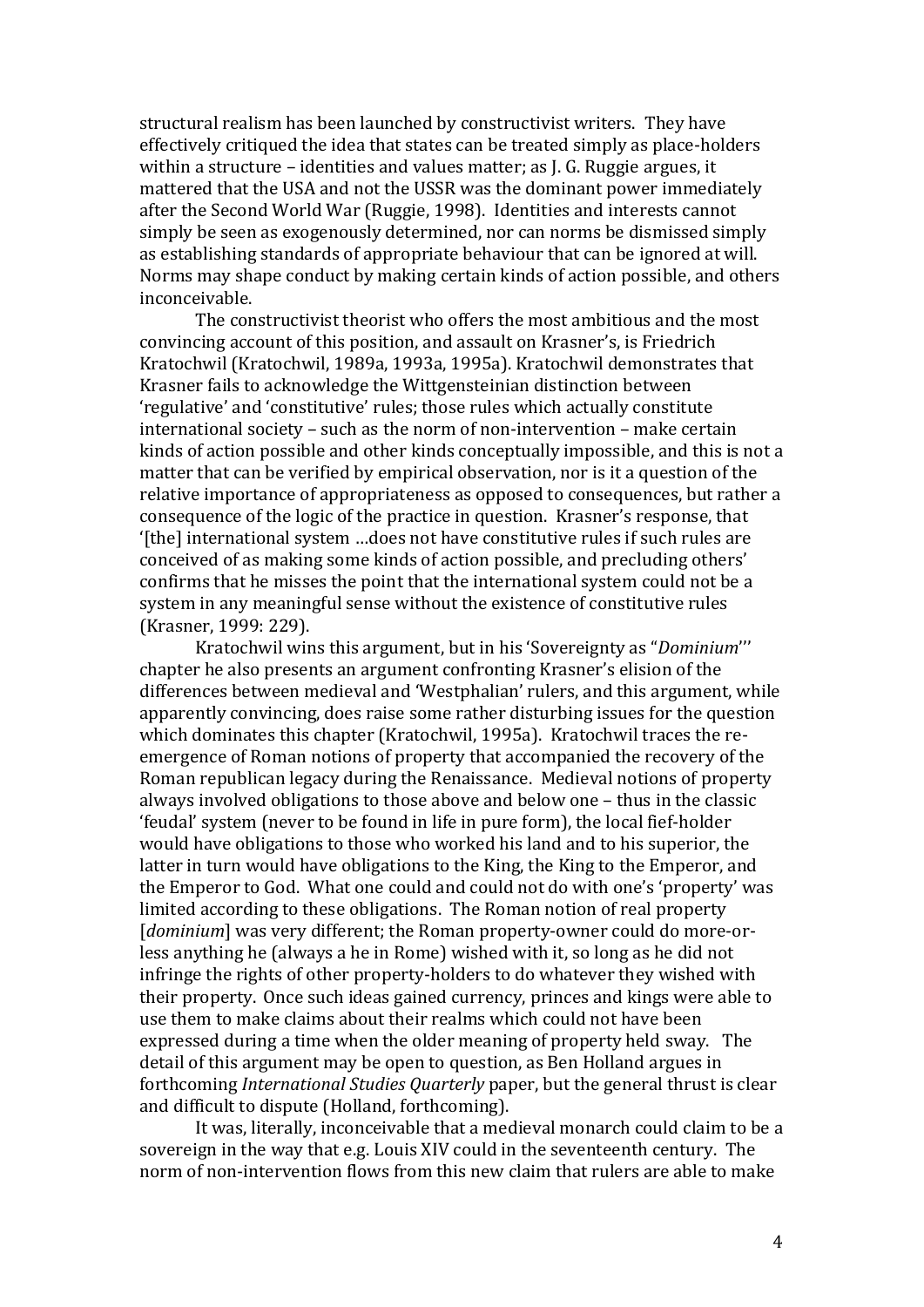– just as my neighbour may not interfere with the way I dispose of my property, unless I do so in ways in which her property is adversely affected, so one sovereign has no basis for intervening in the internal policies of another sovereign unless those policies constitute, in the language of the UN Charter, a threat to international peace and security. For a sovereign to claim otherwise is to undermine the basis of his or her own sovereignty. At some later date, different notions of property and sovereignty may obtain, as has happened and may now be happening again – but the key point is not just that the norms of the system constrain the way in which sovereigns (and everyone else) think about politics, but that these norms have a very specific history. The Westphalian political order is a product of both European Christendom and Neo‐Roman political thought – from the latter comes the notion of sovereignty, which dominates but co‐exists uneasily with the residual idea, inherited from the former, that Europe is 'one great republic', to use a term employed by both Edward Gibbon and Edmund Burke. It is this very specific history that has shaped the system, and not the operation of logics of intended consequences in a self-help system, as structural realists have argued.

#### **Socialising the Newcomers?**

The problem is that while this is the history of the European states who created Westphalia, it is not the history of most of the rest of the world. Indeed, the Europeans did not play the Westphalian game themselves when they were away from home, as Edward Keene has demonstrated (Keene, 2002). Of course, now is not 1648, and after 1945, the Westphalian system became genuinely global, with, in principle, the same rules applied to all – non‐intervention being applied to non‐western states, and the 'standards of civilization' coming home to Europe itself in the form of the international human rights regime – but this process has not been without its difficulties, and, arguably, has worked as well as it has because the most important states in the system still remained European, or had populations of predominantly European origin. Once this ceases to be the case, as it is assumed it soon will, how will the system fare? Will an international *society* continue to be possible? And does Kratochwil's formulation of regulative versus constitutive rules, and the differences between medieval and Westphalian rulers, resolve the problems encountered in conceptualizing this society and understanding its forms of order?

 A positive answer to this question is provided by 'pluralist' English School theorists. The pluralist argument, as expressed with great clarity by Terry Nardin and Robert Jackson, is that the normative foundations of international society form the basis of an ethics of co‐existence that is of general applicability (Nardin, 1983; Jackson, 2000). Nardin draws a distinction between those practices which presume no common project beyond the desire to co‐exist under conditions of peace and justice, and are designed to promote the conditions under which such co‐existence can occur, and those practices that are orientated towards common purposes that go beyond co‐existence. The former – exemplified by the law of treaties, or the practice of diplomatic immunity – are a necessary condition for the existence of an international society and their validity cannot be denied by those states that wish to be members of such a society. The latter – exemplified by co-operative institutions such as the WTO or NATO – are, by their nature, voluntary add-ons; no state can be obliged to sign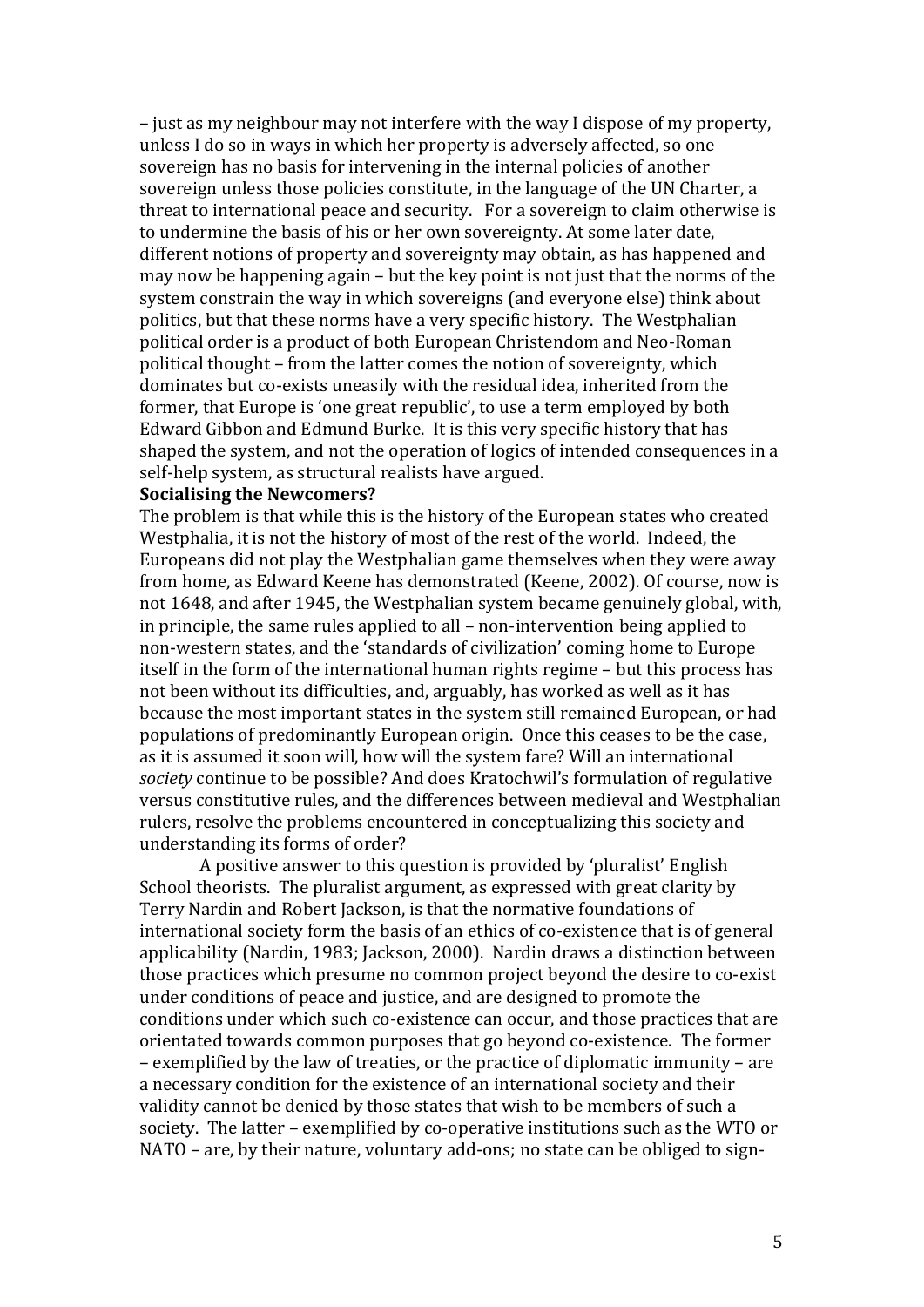up for such projects. Jackson presents the argument somewhat differently but to much the same effect.

Interestingly, both Nardin and Jackson – Nardin more explicitly than Jackson – draw on the work of Michael Oakeshott to make their case (Oakeshott, 1975, 1991). In *On Human Conduct*, Oakeshott sets out a distinction between 'civic associations' and 'enterprise associations', which Nardin rebrands for his purposes as 'practical' and 'purposive' associations (Oakeshott, 1975). Identifying this influence draws attention immediately to some potential problems. First of all, it has to be noted that Oakeshott's attempt to limit the realm of the political to the terms of association of citizens (*cives*) has been singularly unsuccessful in domestic politics; all modern states actually engage extensively in enterprises on behalf of their citizens, attempting to providing social security, minimum levels of health care, and to manage the economy, all activities that Oakeshott believed improperly extended the realm of the political. At the international level, although much less successfully, states have engaged in similar enterprises, and it is by no means clear that such activity can any longer be described as simply the product of voluntary co-operation – the costs of abstaining from, e.g. the WTO are sufficiently high that few states wish to be excluded from membership. But, rather more importantly for the purposes of this chapter, it also should be noted that Oakeshott's work is very explicitly grounded in the history of the modern European state – the distinction between civic and enterprise associations is not to be seen as plucked from the air, but rather as something developed by a tradition of European thought exemplified by Machiavelli, Hobbes and Hegel, the great political philosophers of the modern era. The obvious question is whether this distinction can be made meaningful for those who are not the inheritors of the European tradition.

To put the matter differently, Nardin argues that any state which wants to be considered a state in good standing in international society must adhere to the norms of practical association – but supposing there are 'states' that don't want to be considered as members of international society, but would rather assert their identities in different terms? Why should such polities – not really the right term – feel obliged to accept the terms of practical association in the absence of some form of coercion, even if we assume that practical association is the best way of describing international society? The pluralist argument is that those 'polities' that do not want to consider themselves members of a society of states will be unable to sustain this position. The original social formations upon which such polities are built may have held different views, seeing themselves as 'the Middle Kingdom' for example, or not having any sense of themselves as a polity at all prior to their membership of the system (true of many states created by decolonisation), but their very existence as part of a functioning international society bears witness to the fact that they have been corralled, one way or another, into this status. But do they understand the implications of this status in the way that the pluralists assume they will? Will Kratochwil's broad agreement with Nardin's notion of international society as a "practical association" turn out to be overtaken and superseded by this shift (for other treatments of this question, see also the contributions by Lynch and Wiener in this volume)?

#### **Sovereignty as the Key Norm**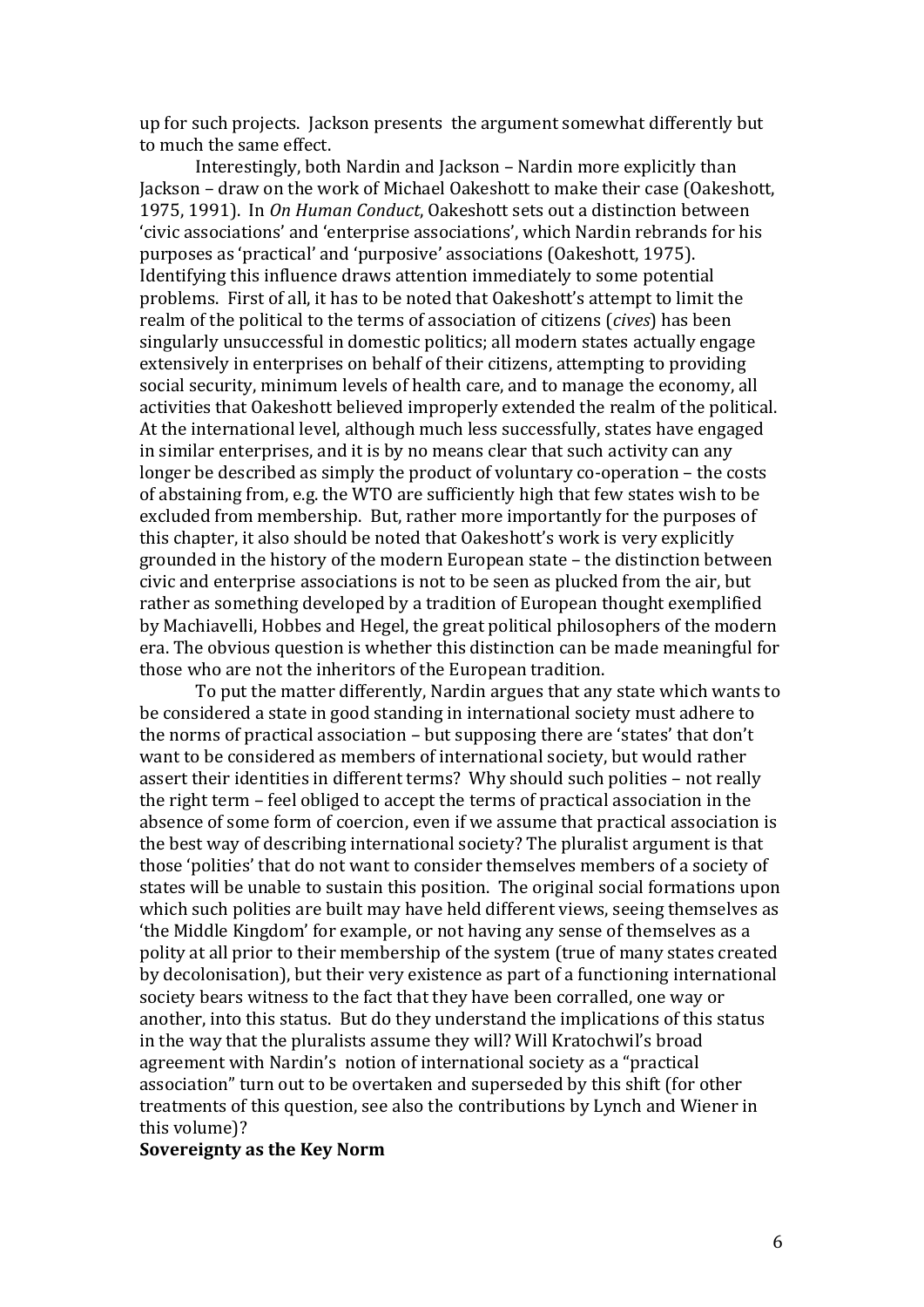It seems quite clear that some such process of socialisation has taken place. For example, while it may indeed be the case that some Chinese leaders still think of themselves as ruling the Middle Kingdom, there is very little evidence that this is any more salient with respect to actual behaviour than is, say the French notion of a *mission civilatrice*, British myths about the beneficial nature of the *Pax Britannica*, or America's vision of itself as a 'city on a hill'. These national stereotypes may have some limited impact on the perceptions of decisionmakers, but the unwillingness of the rest of the world to buy into the benign pictures they paint limits their actual influence, and usually prevents national leaders from taking their own claims to a special status too seriously. In similar vein, contemporary Iran is never likely to forget that it is an Islamic Republic, and occasionally makes claims to the effect that this status means that it is not bound by rules designed for less sanctified regimes – but in practice things are rather different and, at least in essentials, Iran behaves like a sovereign state amongst other sovereign states. It is worth noting that at the very height of the Islamic Revolution in 1979/80, when one of the core practices of international society, diplomatic immunity, was violated by the occupation of the American Embassy, a.k.a. the 'nest of spies', the Iranian government maintained the fiction that this occupation was being conducted by revolutionary students and not by the state. Similarly, although Libya abolished its overseas Embassies, replacing them with People's Bureaus, when in 1984 the personnel of the London Bureau fired shots which killed a police officer who was monitoring a demonstration by Libyan dissidents, Colonel Gaddafi was quick to claim diplomatic immunity on their behalf. One could go back to the way in which the USSR's original revolutionary ambitions were tamed to make the same point.

 However, it seems equally clear this process of socialisation has involved the internalisation of a particular conception of the norms of international society, and in particular, has focused on that version of the sovereignty norms which were established in the long sixteenth century, and restated and endorsed by the UN Charter of 1945. More recent attempts to redefine the nature of sovereignty, for example by understanding sovereignty as incorporating human rights, or by asserting a generalised 'Responsibility to Protect' (R2P) populations from extreme human rights abuse which lies in the first instance with sovereigns themselves, but then by default with the international community, have little resonance. To illustrate the point here, it is striking that when the notion of 'Asian Values' was briefly popular in the early 1990s, the most vocal advocates of the view that there was a distinctive Asian take on human rights were Mahathir Mohamed and Lee Kuan Yew, leaders of Malaysia and Singapore respectively, and that neither the Indian nor the Chinese governments took more than a desultory interest in the movement (Bell, 2000). Whereas the leaders of Malaysia and Singapore were acknowledging the legitimacy of the contemporary international human rights regime, while attempting to shape it in ways that served their own interests (and possibly responded to their views of their populations), the two Asian giants simply took the high (or perhaps low) road by claiming that their domestic political and social arrangements were protected by their sovereignty and the 'domestic jurisdiction' clause of the UN Charter, Article 2(7) – although, admittedly, in a half‐hearted way China did also throw some Confucian arguments into the pot (Bell, 2008). In the case of China this stance is unsurprising since clearly many Chinese practices actually do violate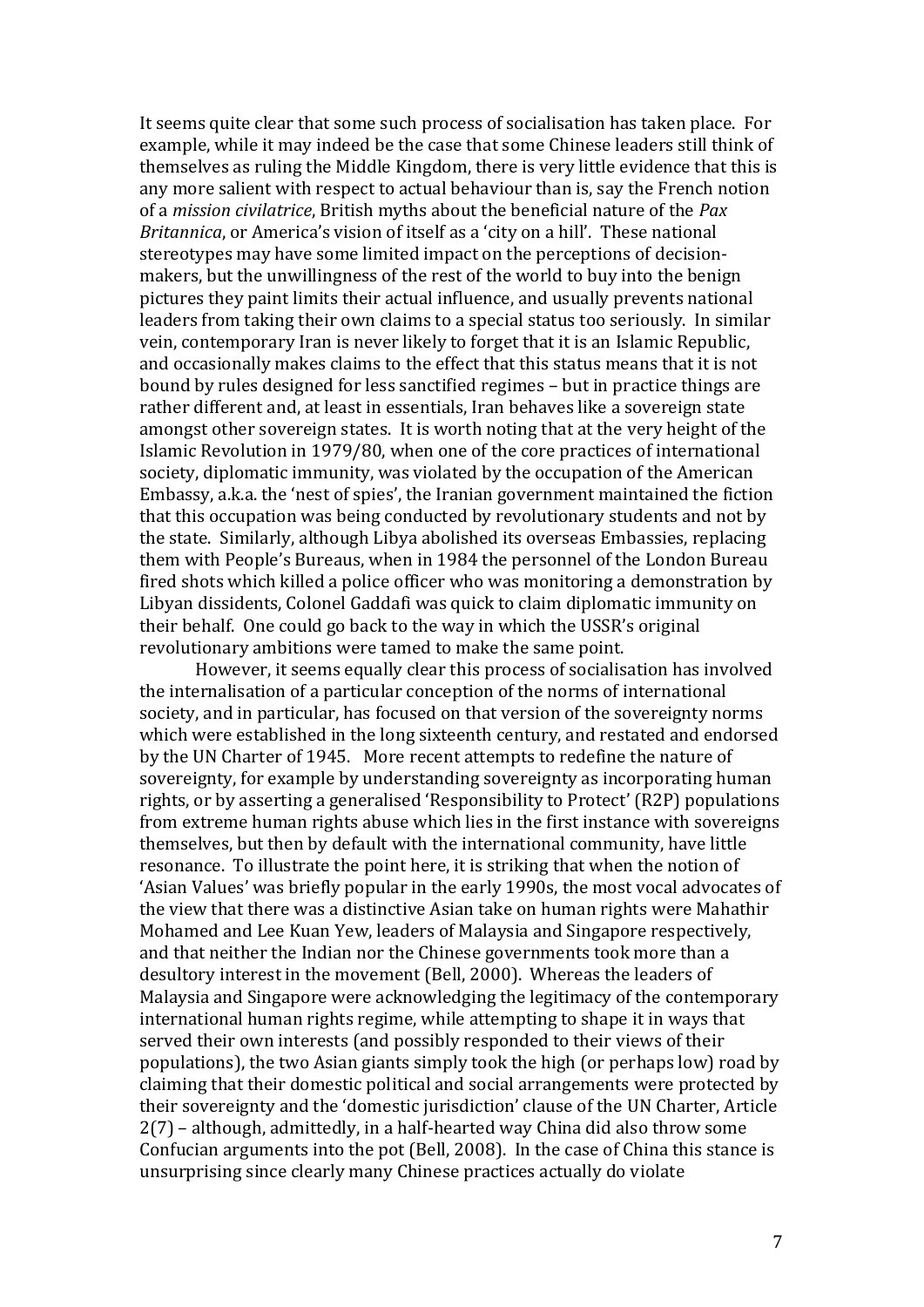contemporary human rights norms, but the Indian position is in some ways more interesting because the Indian constitution embraces international human rights standards and is generally respected by the Indian political class. Indeed, as Amartya Sen has argued, there is a long and influential tradition of Indian rationalism and respect for the individual which means that the idea of human rights is in no sense an alien importation. (Sen, 2005, 2009) Still, when it comes to foreign policy, the Indian political class is deeply committed to a very strong, unrestricted notion of sovereignty and it is striking that in spite of its own, generally quite positive, record in the area of human rights, India has opposed every attempt to generate support for international humanitarian interventions to deal with large scale human rights abuses, always on the grounds that they would violate the sovereignty of the state intervened against.

 It is , of course, not remotely surprising that China and India should take this position. Both societies have suffered humiliation at the hands of Western powers over the last few centuries. The idea that these same powers should now announce their own moral superiority and consider themselves justified in criticising the internal politics of their former victims is understandably hard to take – but the position taken by these states is not simply to be understood as a reaction to imperialism. If that were to be the case, one might have expected that as the colonial era recedes into the past, attitudes would gradually change and older resentments fade. In fact, this does not seem to be the trajectory that we have witnessed over the last half century. It seems to be the case that the secularist Western doctrines of Marxism (in China) and democratic socialism (in India) are actually less salient to those societies now than they were fifty years ago, and both are developing their own political forms with fewer references to the political movements that brought them into existence – but they remain committed to sovereignty as an ideal and as a practical goal of policy. To put the matter rather differently, some Western norms have stuck and indeed become reinforced, but they are the norms which cluster around the early, undoubtedly Western, notion of state sovereignty, and not the revisions to that notion that have accrued over time. The emerging powers have accepted the institutions of sovereignty and the nation‐state but without taking on board the wider context within which these institutions developed in Europe; it was to that context that Martin Wight referred when he described the small but important difference between the morality of the jungle and the 'traditions of Europe' (Wight, 1978:293).

#### **Sovereignty and Realism**

Does the apparently firm commitment to an uncompromising notion of sovereignty on the part of the emerging great powers suggest that the structural realists are indeed the best guides to the new architecture of twenty‐first century international politics? Perhaps not, since sovereignty still has to be seen as a constitutive norm of the system, *contra* Krasner – but the notion that a somewhat rigid notion of sovereignty is effectively the *only* normative principle of the system certainly has realist roots of a kind. But this is a position which has more in common with that of the blood‐and‐iron realists of the nineteenth century than with either the 'righteous realists' or even the structural realists of the twentieth. (Rosenthal, 1991). Thus, while the latter could at least comprehend, and indeed in some cases actually support, the notion that sovereignty brings with it responsibilities for the condition of one's own people,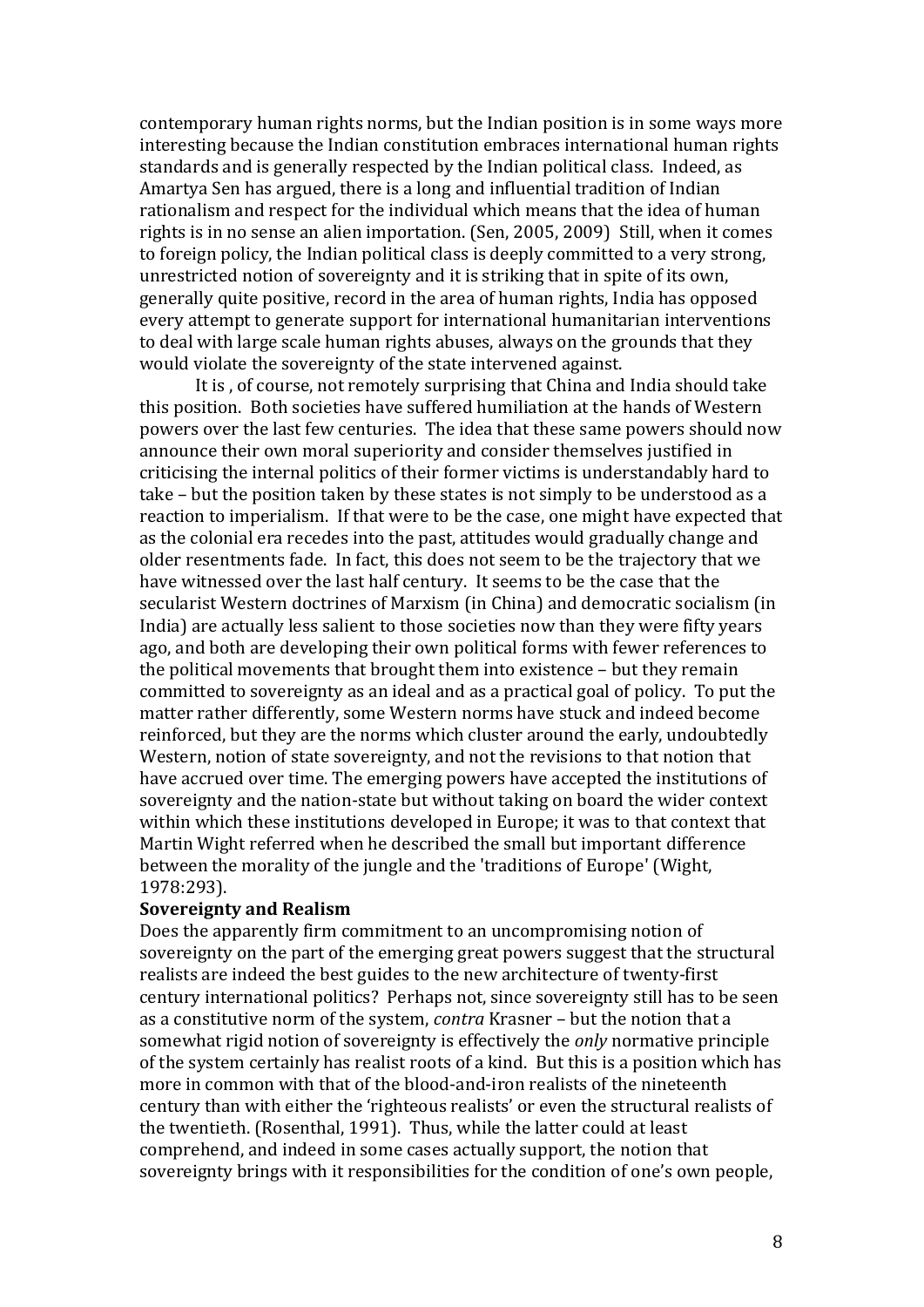for the former such ideas are meaningless, and institutional developments su ch as that of the international human rights regime a pointless irrelevance.

 If this conception of international politics comes to dominate, a grim picture of the future emerges, but there are some reasons to be a little more positive. The underlying faith that history is on their side that has characterised the thinking of advocates of global civil society and an ever more extensive human rights regime may be misplaced, but the interdependencies that certainly characterise contemporary world politics cannot be disregarded. As suggested above, the emerging Great Powers will wish to preserve their sovereignty and will resist any attempt to redefine what that means in non-traditional terms, but the advantages of being part of an interdependent world economy are considerable, and unlikely to be risked unless core interests are at stake. Whereas in the past it was common for rising powers to feel that they had to define their new status by challenging existing power-holders, building empires and 'co‐prosperity spheres' and the like, nowadays, *pace* John Mearsheimer, this is no longer necessary, and indeed may be even more counter productive than previously. Thus, former Russian President, current Prime Minister Putin's overt use of the energy card to buttress his position at home by making nationalist gestures abroad is actually (and quite predictably) causing Europeans to think of ways of reducing their dependence on Russian oil and gas. As numerous writers remarked at the time of the conjuncture of the conflict in Georgia with the Beijing Olympics in 2008, China is looking forward to exercising influence by going with the grain of the new century, while Russia seems unable to break contact with its imperial past. No prizes for guessing which strategy is actually more likely to bring dividends in the medium to long run.

 To put these points in the context of IR theory, what may be happening is the return of something a lot like the models of complex interdependence that were popular in the 1970s, but which were swept aside by the triumph of neoutilitarian theory in the 1980s (Keohane & Nye, 1978). Multiple channels of access, the absence of a hierarchy of issues, generally low salience of military force, the importance of agenda‐setting and so on – these look like very promising topics, finding a middle way between the over‐optimism of globalization theorists and the pessimism account of a contest between unitary rational egoists offered by modern realists. Perhaps, as G John Ikenberry has argued, liberal internationalism is sufficiently resilient to cope with the shifts in relative power that are taking place, and a post‐hegemonic 'Liberalism Internationalism 3.0' may emerge (Ikenberry, 2009), but if so it is likely to be on the basis of economic interdependence and not any wider commitment to liberal values.

 In short, this is still a system that relies heavily, almost exclusively, on material interests to tone down conflict and promote co-operation. The normative foundations of this regime look very thin; the absence of a common past and a common political vocabulary of the sort identified by Kratochwil make these foundations look even thinner than those required by the pluralism of Nardin or Jackson. The key question is whether the interdependencies that hold things together will continue to do so if things go seriously wrong with the world economy – the present world recession may provide an answer to this question, especially if, as still seems possible, it deepens into a depression. It is possible that the major economic powers, including China and India, will be able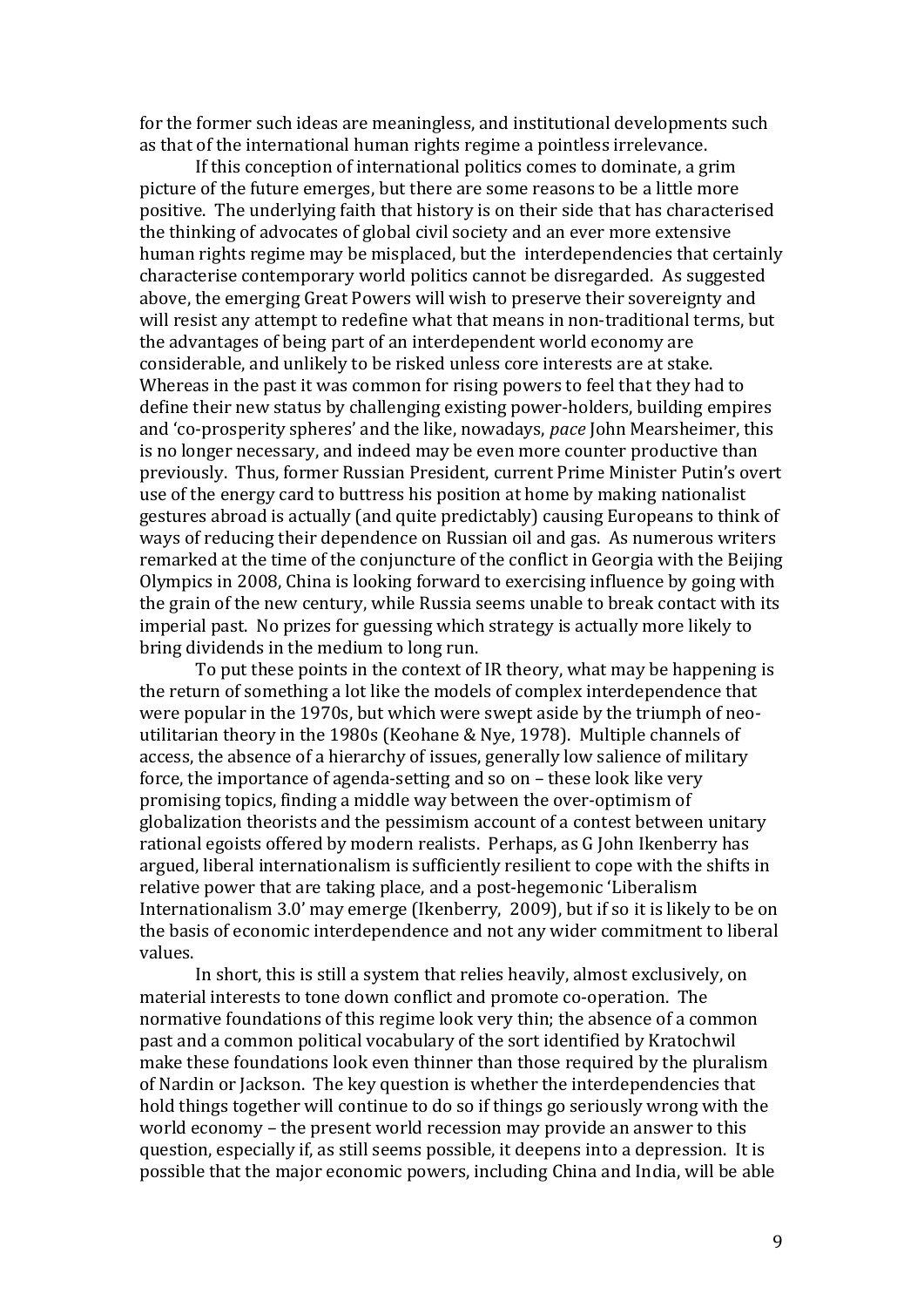to deliver a collective response to the crisis, but if interdependencies shrivel and weaken, then, in the absence of a firmer normative basis for cooperative behaviour, it is difficult to see what, if anything, will stand in the way of a return to the worst aspects of the politics of the old order.

Chris Brown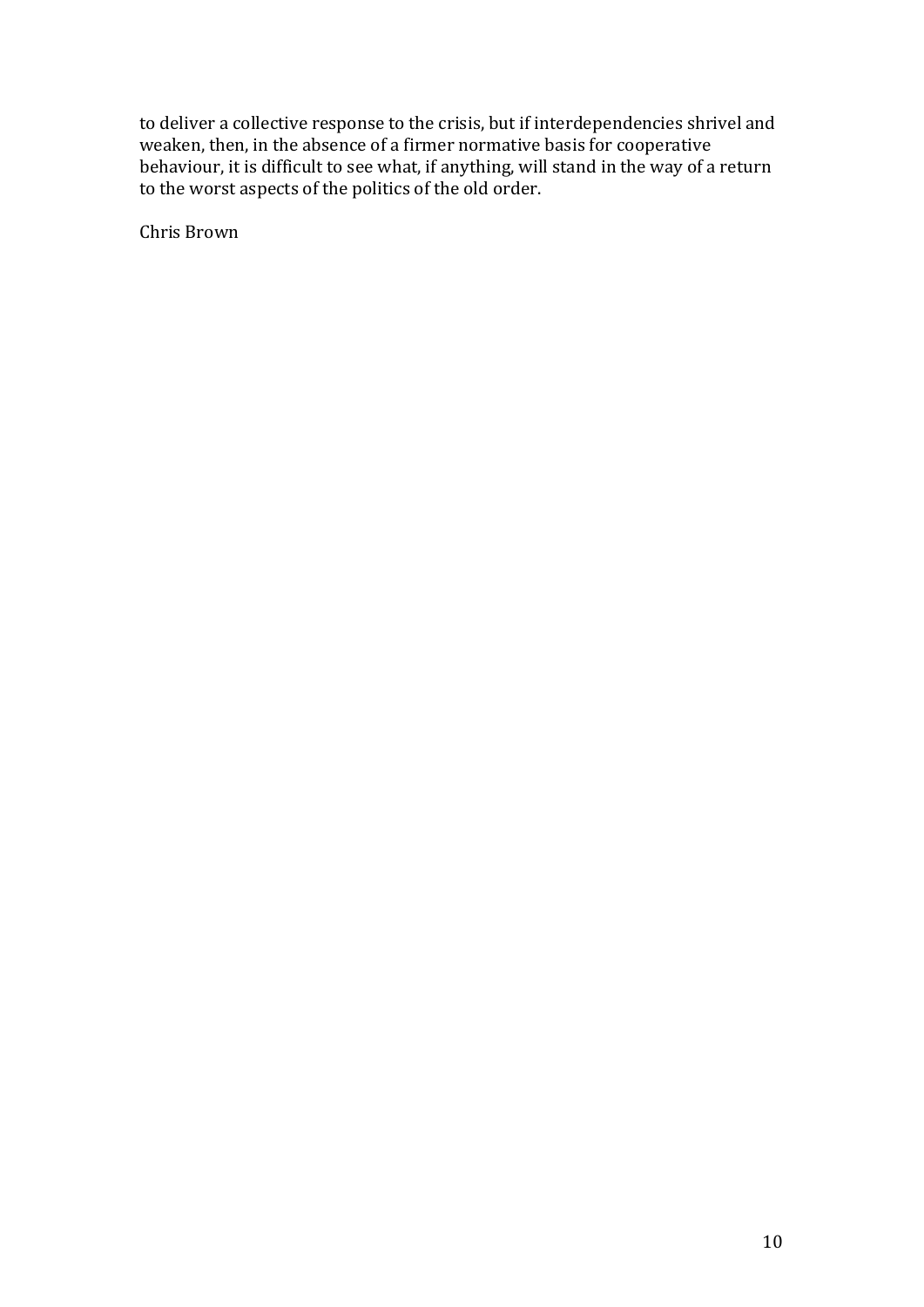References:

Bell, Daniel A (2000) *East Meets West: Human Rights and Democracy in East Asia* (Princeton NJ: Princeton University Press)

Bell, Daniel A. (2008) *China's New Confucianism: Politics and Everyday Life in a Changing Society* (Princeton NJ: Princeton University Press)

Brooks, Stephen G. and William Wohlforth (2008) *World Out of Balance: International Relations and the Challenge of American Primacy* (Princeton: Princeton University Press).

Brzezinski, Zbigniew (2004) *The Choice* (New York: Basic Books)

Bull, Hedley (1977) *The Anarchical Society* (London: Macmillan)

Gat, Azar (2007) 'The Return of Authoritarian Great Powers' *Foreign Affairs* Vol. 86, No. 4, July/August 2007, pp 59 – 70.

Gat, Azar et al (2009) 'Which Way is History marching? Debating the Authoritarian Revival' *Foreign Affairs* Vol. 88, No. 4 July/August 2009, pp 150 ‐ 159.

Holland, Ben (forthcoming) 'Roman Property Law, Representation and the Invention of the Nation‐State: Reconstructing a Constructivist Case' *International Studies Quarterly*.

Ikenberry, G John (2009) ''Liberal Internationalism 3.0: America and the Dilemmas of Liberal World Order' *Perspectives on Politics* Vol. 7, No.1. pp 71 ‐87

Jackson, Robert (2000) *The Global Covenant* (Oxford: Oxford University Press).

Keene, Edward (2002) *Beyond the Anarchical Society: Grotius, Colonialism and Order in World Politics* (Cambridge: Cambridge University Press).

Keohane, Robert and Joseph Nye (1977) *Power and Interdependence* (Boston, MA: Little Brown).

Krasner, Stephen (1995) Sovereignty and Intervention' in Gene Lyons and Michael Mastanduno eds *Beyond Westphalia? State Sovereignty and International Intervention* (Baltimore: Johns Hopkins University Press).

Krasner, Stephen (1999) *Sovereignty: Organised Hypocrisy* (Princeton: Princeton University Press).

Krasner, Stephen (2001) 'Rethinking the Sovereign State Model' *Review of International Studies* Vol. 27, No. 5, pp. 17‐42

March, James G. and Johann P. Olsen (1989) *Rediscovering Institutions* (New York: Free Press).

Mearsheimer, John (1990) 'Back to the Future: Instability in Europe after the Cold War', *International Security* Vol.15 pp 5‐56